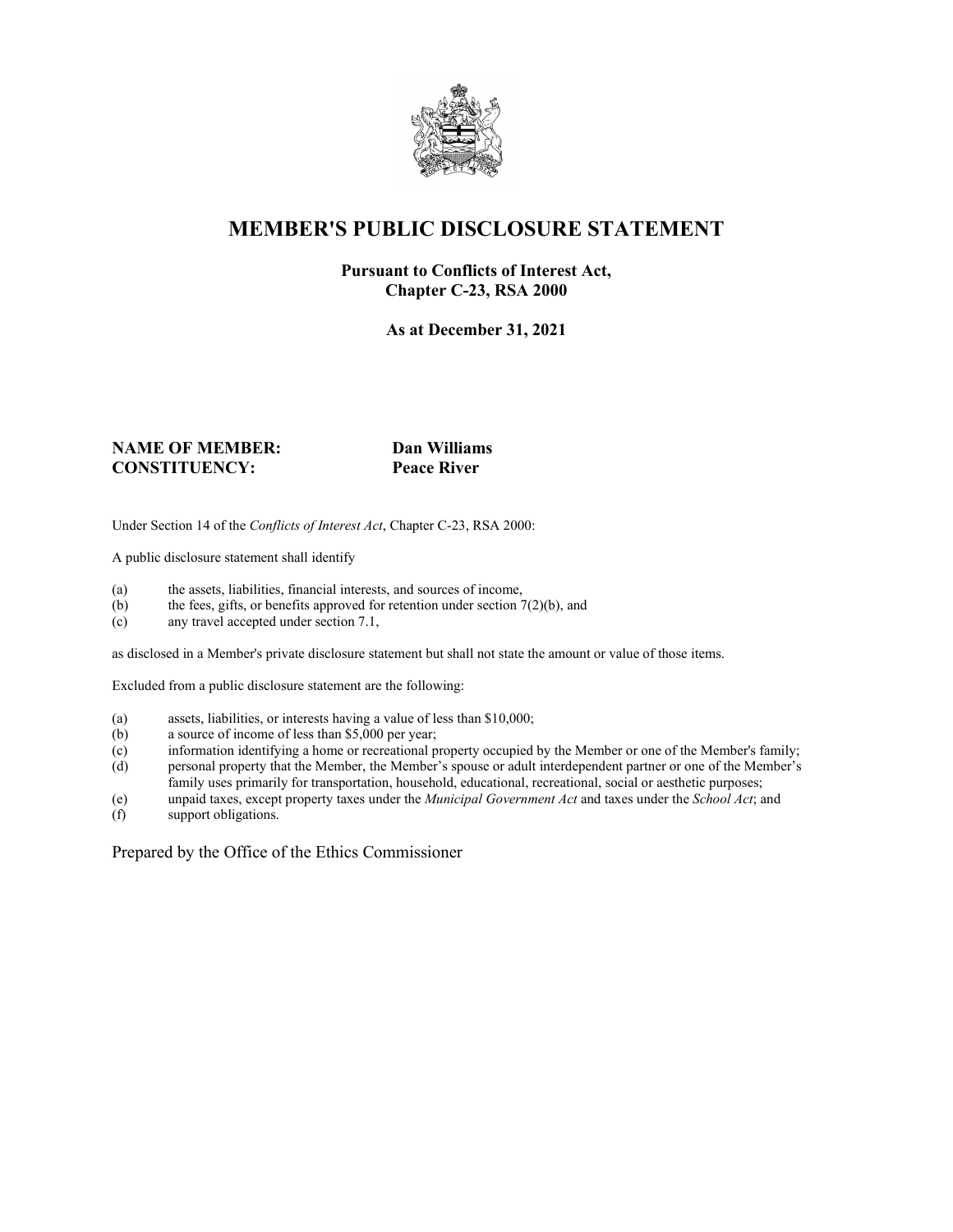## **PUBLIC DISCLOSURE STATEMENT FOR Dan Williams**

# **FORM 1: MEMBER (Dan Williams)**

| <b>INCOME</b>                                                                                   |                                                 |  |
|-------------------------------------------------------------------------------------------------|-------------------------------------------------|--|
| <b>Source</b>                                                                                   | <b>Nature of Income</b>                         |  |
| <b>Province of Alberta</b>                                                                      | <b>MLA</b> Indemnity                            |  |
| <b>ASSETS</b>                                                                                   |                                                 |  |
| <b>Real Property</b>                                                                            | Primary Residence<br><b>Secondary Residence</b> |  |
| <b>Bank, Trust Company or Other Financial</b><br><b>Institution</b>                             | Servus Credit Union                             |  |
| <b>Publicly Traded Securities (stocks and bonds)</b><br>and Registered Retirement Savings Plans | TFSA: AGF Elem Balanced Port FE                 |  |
| <b>Canada Savings Bonds, Guaranteed</b><br><b>Investment Certificates</b>                       | n/a                                             |  |
| <b>Mutual Funds</b>                                                                             | n/a                                             |  |
| <b>Annuities and Life Insurance Policies</b>                                                    | Knights of Columbus                             |  |
| <b>Pension Rights</b>                                                                           | n/a                                             |  |
| <b>Other Assets</b>                                                                             | n/a                                             |  |
| <b>Gifts and Personal Benefits</b>                                                              | n/a                                             |  |
| <b>Travel on Non-commercial Aircraft</b>                                                        | n/a                                             |  |
| <b>LIABILITIES</b>                                                                              |                                                 |  |
| <b>Mortgages</b>                                                                                | <b>First National Financial</b>                 |  |
| <b>Loans or Lines of Credit</b>                                                                 | n/a                                             |  |
| <b>Guarantees</b>                                                                               | n/a                                             |  |
| <b>Other</b>                                                                                    | n/a                                             |  |
| <b>FINANCIAL INTERESTS</b>                                                                      |                                                 |  |
| n/a                                                                                             |                                                 |  |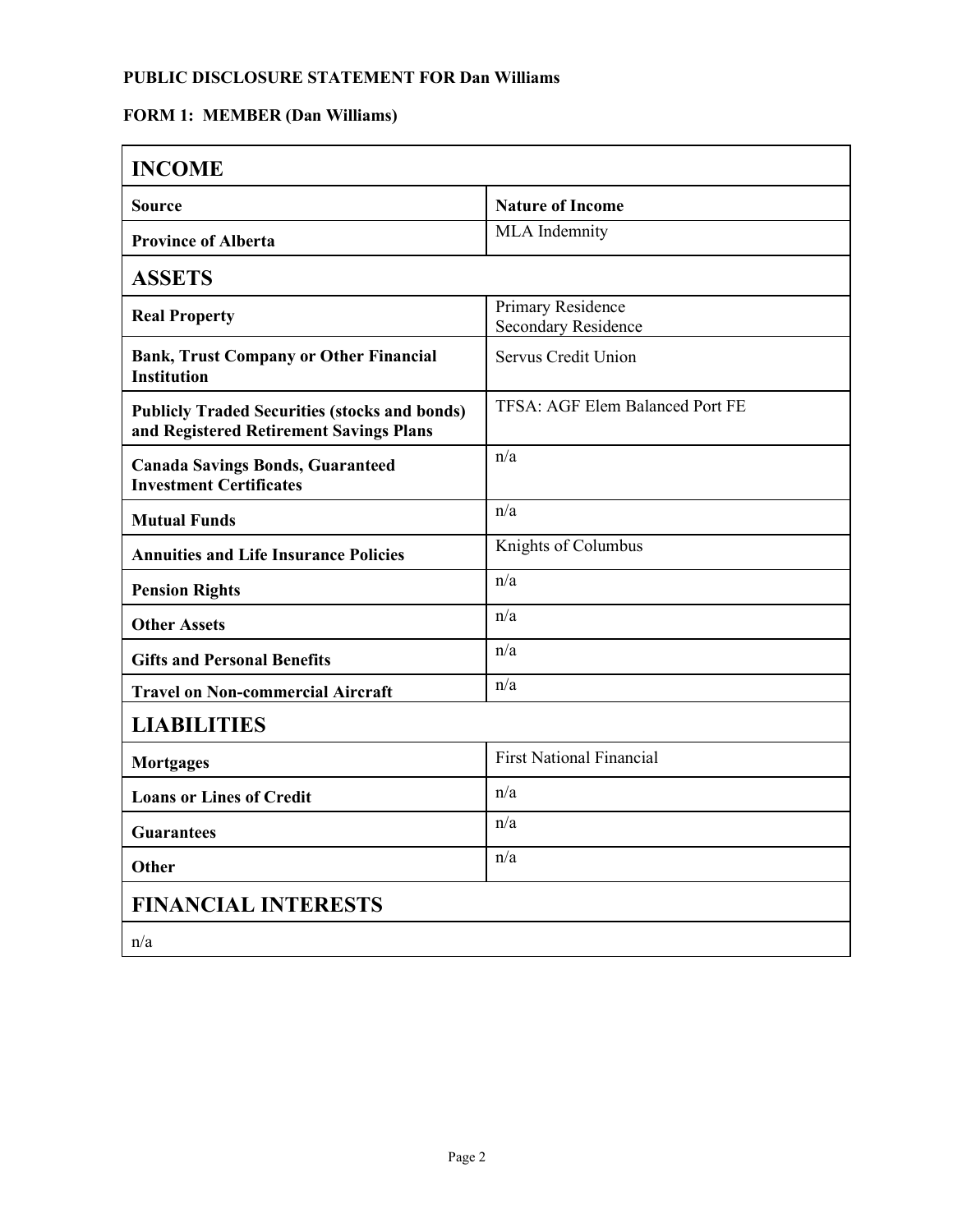#### **PUBLIC DISCLOSURE STATEMENT FOR Dan Williams**

### **FORM 2: MEMBER'S SPOUSE/ADULT INTERDEPENDENT PARTNER (Maureen Williams)**

| <b>INCOME</b>                                                                                   |                               |  |
|-------------------------------------------------------------------------------------------------|-------------------------------|--|
| <b>Source</b>                                                                                   | <b>Nature of Income</b>       |  |
| n/a                                                                                             | n/a                           |  |
| <b>ASSETS</b>                                                                                   |                               |  |
| <b>Real Property</b>                                                                            | Joint with Spouse             |  |
| <b>Bank, Trust Company or Other Financial</b><br><b>Institution</b>                             | Joint with Spouse             |  |
| <b>Publicly Traded Securities (stocks and bonds)</b><br>and Registered Retirement Savings Plans | <b>TFSA</b>                   |  |
| <b>Canada Savings Bonds, Guaranteed</b><br><b>Investment Certificates</b>                       | n/a                           |  |
| <b>Mutual Funds</b>                                                                             | n/a                           |  |
| <b>Annuities and Life Insurance Policies</b>                                                    | n/a                           |  |
| <b>Pension Rights</b>                                                                           | Alberta Teacher's Association |  |
| <b>Other Assets</b>                                                                             | n/a                           |  |
| <b>Gifts and Personal Benefits</b>                                                              | n/a                           |  |
| <b>LIABILITIES</b>                                                                              |                               |  |
| <b>Mortgages</b>                                                                                | Joint with Spouse             |  |
| <b>Loans or Lines of Credit</b>                                                                 | n/a                           |  |
| <b>Guarantees</b>                                                                               | n/a                           |  |
| Other                                                                                           | n/a                           |  |
| <b>FINANCIAL INTERESTS</b>                                                                      |                               |  |
| n/a                                                                                             |                               |  |